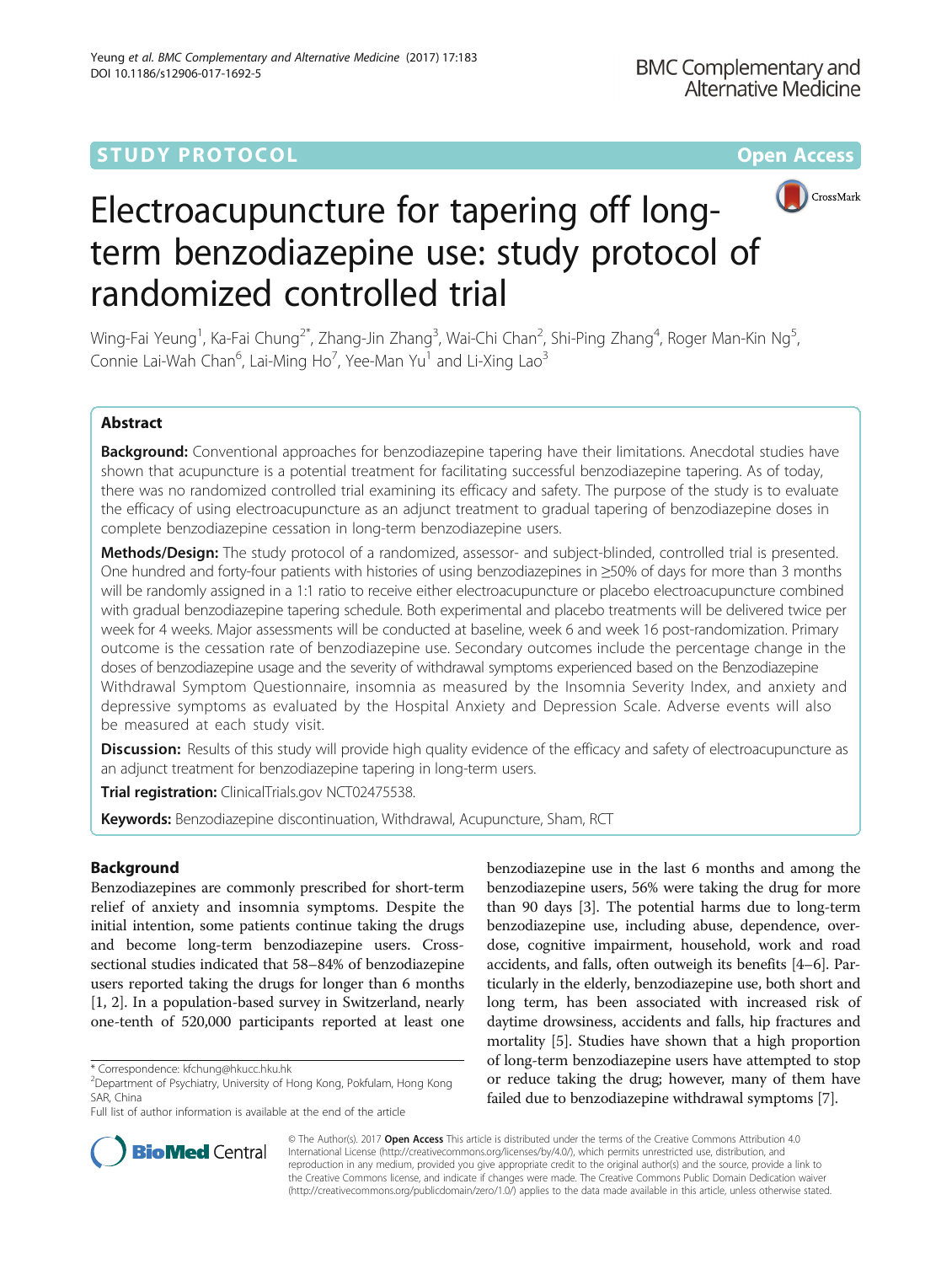Benzodiazepine withdrawal symptoms, such as insomnia, anxiety, hand tremor, sweating, muscle pain and irritability are common [\[8\]](#page-8-0). A study showed that 43% of 180 participants who were taking diazepam for longer than 8 months experienced withdrawal symptoms on cessation of use [[9](#page-8-0)]. Another study indicated that 35% of 109 patients with panic disorder reported withdrawal symptoms when an 8-week course of alprazolam was stopped [\[10](#page-8-0)]. Gradual reduction or in combination with substitutive pharmacotherapy or psychological intervention are conventional approaches for tapering benzodiazepines [[11](#page-8-0), [12\]](#page-8-0). According to a meta-analysis including both adults and older adults, the average cessation rate was 42% for gradual benzodiazepine reduction in routine care. There were no significant benefits for gradual reduction in combination with substitutive pharmacotherapy [\[11\]](#page-8-0); however, combining gradual reduction with psychological intervention was more effective than gradual reduction alone ( $OR = 1.82$ , 95% CI = 1.25–2.67) [[11](#page-8-0)]. Psychological intervention may have helped patients to attain motivation and confidence or have reduced their levels of anxiety and insomnia during benzodiazepine withdrawal [\[13\]](#page-8-0). While the existing conventional tapering approaches need further trials to confirm their effectiveness, exploring complementary and alternative therapies is therefore suggested.

Complementary and alternative medicine is a group of diverse medical and healthcare practices that are not presently considered to be a part of conventional medicine. A recent systematic review showed that the 12-month prevalence of complementary and alternative medicine use ranged between 9.8 and 76% [\[14](#page-8-0)]. Complementary and alternative medicine therapies can be an alternative treatment to patients than substitutive pharmacotherapy or psychological intervention as treatments of benzodiazepine tapering. Acupuncture is one of the commonly-used complementary and alternative medicine therapies. According to the traditional Chinese medicine theory, fine needles are inserted at special points on the body, called acupoints, to produce therapeutic effects [\[15](#page-8-0)]. Electroacupuncture is a special technique of acupuncture. Instead of manual stimulation, electricity is used to stimulate acupoints via inserted acupuncture needles. Previous systematic reviews have shown that acupuncture is efficacious in alleviating anxiety symptoms in subjects with anxiety [[16](#page-8-0)] and in improving sleep quality in subjects with a chief complaint of insomnia [[17](#page-8-0), [18\]](#page-8-0). Anecdotal reports have been performed to examine whether acupuncture can augment gradual benzodiazepine tapering in enhancing benzodiazepine cessation rate [\[19](#page-8-0)–[21\]](#page-8-0). Ruan et al. showed that the use of hypnotics was reduced from 7.6 times per week to 3.2 times per week after a 2-month course of electroacupuncture in 32 subjects with insomnia and hypnotic dependence [\[19](#page-8-0)]. In another study, the cessation rate of hypnotics was over 90% after 10 sessions of manual acupuncture [[20\]](#page-8-0). Another study showed that all subjects could stop using their benzodiazepines for anxiety following a 2-month manual acupuncture treatment and 80% of the subjects attained a Hamilton Anxiety Rating Scale score below 14 [21]. However, these studies adopted a retrospective recall on the use of benzodiazepine, which is vulnerable to recall bias and the reliability is limited. Besides these uncontrolled studies, to the best of our knowledge, there has been no randomized placebo-controlled study on the efficacy and safety of electroacupuncture as an adjunct treatment of gradual benzodiazepine withdrawal in enhancing benzodiazepine cessation rate. We therefore planned to conduct a randomized controlled trial to examine the short- (2-week posttreatment) and medium-term (12-week posttreatment) effects of electroacupuncture in a group of longterm benzodiazepine users in Hong Kong.

### Methods

#### **Objective**

This study aims to examine the efficacy and safety of electroacupuncture as an adjunct treatment to gradual benzodiazepine withdrawal in enhancing benzodiazepine cessation rate in long-term (at least 3 months) benzodiazepine users. The short-term and medium-term effects of electroacupuncture were defined as within 4 weeks and 4– 12 weeks after completion of the electroacupuncture treatment course. We hypothesize that subjects receiving electroacupuncture will have a higher benzodiazepine cessation rate than those receiving non-invasive placebo acupuncture at 2-week posttreatment (short-term, week 6 post-randomization) and 12-week posttreatment (mediumterm, week 16 post-randomization).

#### Trial design

This study is a randomized, parallel-group, assessor- and subject-blinded controlled trial with a 1:1 ratio of group allocation to receive electroacupuncture plus gradual tapering of benzodiazepines or placebo electroacupuncture plus gradual tapering. Design and reporting of the study will follow the CONSORT [[22](#page-8-0)] and STRICTA [[23](#page-8-0)] recommendations.

#### Ethical approval

The study will be conducted in compliance with local law, Declaration of Helsinki (1989), institutional policies and the Good Clinical Practice (ICH-GCP) guidelines to protect subjects' right and safety. Ethics approval has been obtained from the Institutional Review Board of the University of Hong Kong/Hospital Authority Hong Kong West Cluster (UW 14–554), Research Ethics Committee of Hospital Authority Kowloon Central/Kowloon East Cluster (KC/ KE-15-0178/FR-3) and Human Subjects Ethics Subcommittee of the Hong Kong Polytechnic University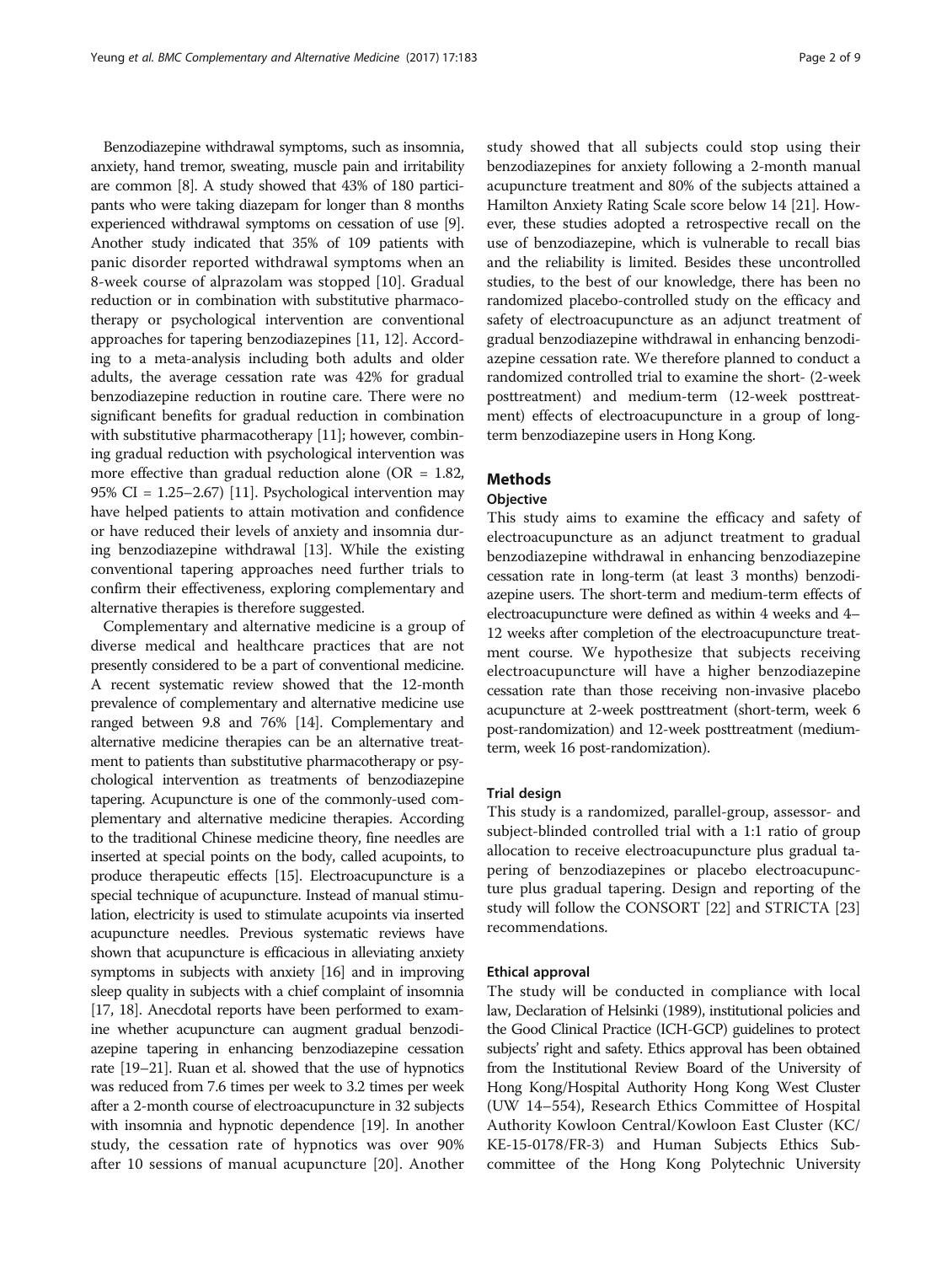(HSEARS20160509002). The trial has been registered at [ClinicalTrials.gov](http://clinicaltrials.gov) (NCT02475538).

#### Participants

A total of 144 subjects who are long-term benzodiazepine users will be recruited from psychiatric outpatient clinics of three regional hospitals in Hong Kong and an integrative health clinic. We have planned an 18-month recruitment period starting from July 2015.

#### Inclusion criteria

Subjects will be included if they are: (1) 18 years or above in age including elderly patients; (2) having at least one of the psychiatric diagnoses that are listed in Table 1; (3) taking one or more benzodiazepines, coded as N05BA, N05CD, N05CF, and M03BX07 according to the World Health Organization Anatomical Therapeutic Chemical classification system [\[24\]](#page-8-0), on more than 50% of days for at least 3 months and during a prospective 2-week period prior to baseline; and (4) willing to taper benzodiazepines as per protocol.

#### Exclusion criteria

We will exclude participants who have: (1) any increase by 50% or higher in the dosage of antidepressants or anxiolytics in the past 1 year; (2) scored  $\geq 8$  in either the depression or anxiety subscale of the Hospital Anxiety and Depression Scale (HADS) [[25\]](#page-8-0); (3) any concurrent psychiatric disorders on the exclusion list (Table 1); (4) any unstable psychiatric conditions or serious physical illnesses which are judged by the investigator to render unsuitable or unsafe to join the study; (5) valvular heart

|                                | <b>Table 1</b> Lists of included and excluded psychiatric disorders |  |
|--------------------------------|---------------------------------------------------------------------|--|
| according to the ICD-10 system |                                                                     |  |

| Included                                                                                                                                                                                                                                                                                                                                                                                                                                                                                                                                                                                                                           |
|------------------------------------------------------------------------------------------------------------------------------------------------------------------------------------------------------------------------------------------------------------------------------------------------------------------------------------------------------------------------------------------------------------------------------------------------------------------------------------------------------------------------------------------------------------------------------------------------------------------------------------|
| F32.0 Mild depressive episode;<br>F32.1 Moderate depressive episode;<br>F32.8 Other depressive episodes;<br>F32.9 Depressive episode, unspecified;<br>F33.0 Recurrent depressive disorder, current episode mild;<br>F33.4 Recurrent depressive disorder, currently in remission;<br>F33.1 Recurrent depressive disorder, current episode moderate;<br>F33.8 Other recurrent depressive disorders;<br>F33.9 Recurrent depressive disorder, unspecified;<br>F41.0 Panic disorder:<br>F41.1 Generalized anxiety disorder;<br>F41.2 Mixed anxiety and depressive disorder;<br>F43.2 Adjustment disorders;<br>F51.0 Nonorganic insomnia |
| Excluded                                                                                                                                                                                                                                                                                                                                                                                                                                                                                                                                                                                                                           |
| F31.0 Bipolar affective disorder;<br>F42.0 Obsessive-compulsive disorder;<br>F43.1 Post-traumatic stress disorder;<br>F20.0 Schizophrenia;<br>F21-29 other Schizotypal and delusional disorders;<br>F55.0 Abuse of non-dependence-producing substances;<br>F10-12, F14-19 Abuse of other psychoactive substances                                                                                                                                                                                                                                                                                                                   |

defects or bleeding disorders, taking anticoagulant drugs, or are fitted with any implanted electrical device such as pacemaker, defibrillator, or brain stimulation; (6) acupuncture during the previous 6 months prior to baseline; (7) pregnancy, breastfeeding or childbearing potential but not using adequate contraception; (8) infection or abscess close to the site of selected acupoints and in the investigator's opinion inclusion is unsafe; and (9) significant suicidal risk as rated by the Hamilton Depression Rating Scale (HDRS) [\[26\]](#page-8-0) item on suicide (a score  $\geq$  3).

#### Trial procedure (Fig. 1)

Potential subjects will be invited to attend a face-to-face interview for written consent, psychiatric history, and history of benzodiazepine use. We will request participants to complete a daily record of benzodiazepine use in the 2 weeks prior to baseline. Those who use benzodiazepines for more than 50% of days are eligible for randomization. Participants will be randomly assigned to receive electroacupuncture plus gradual tapering or placebo electroacupuncture plus gradual tapering in a 1:1 ratio. Block randomization will be administrated by an independent administrator using a computer-generated list of random sequence. Group allocation will be kept in sequentially-numbered opaque-sealed envelopes and will be opened by acupuncturists after all baseline assessments have been completed by the research assistant who is blind to treatment allocation.

#### Intervention

Electroacupuncture combined with gradual tapering.

Subjects will receive electroacupuncture twice per week for 4 consecutive weeks. The frequency and duration

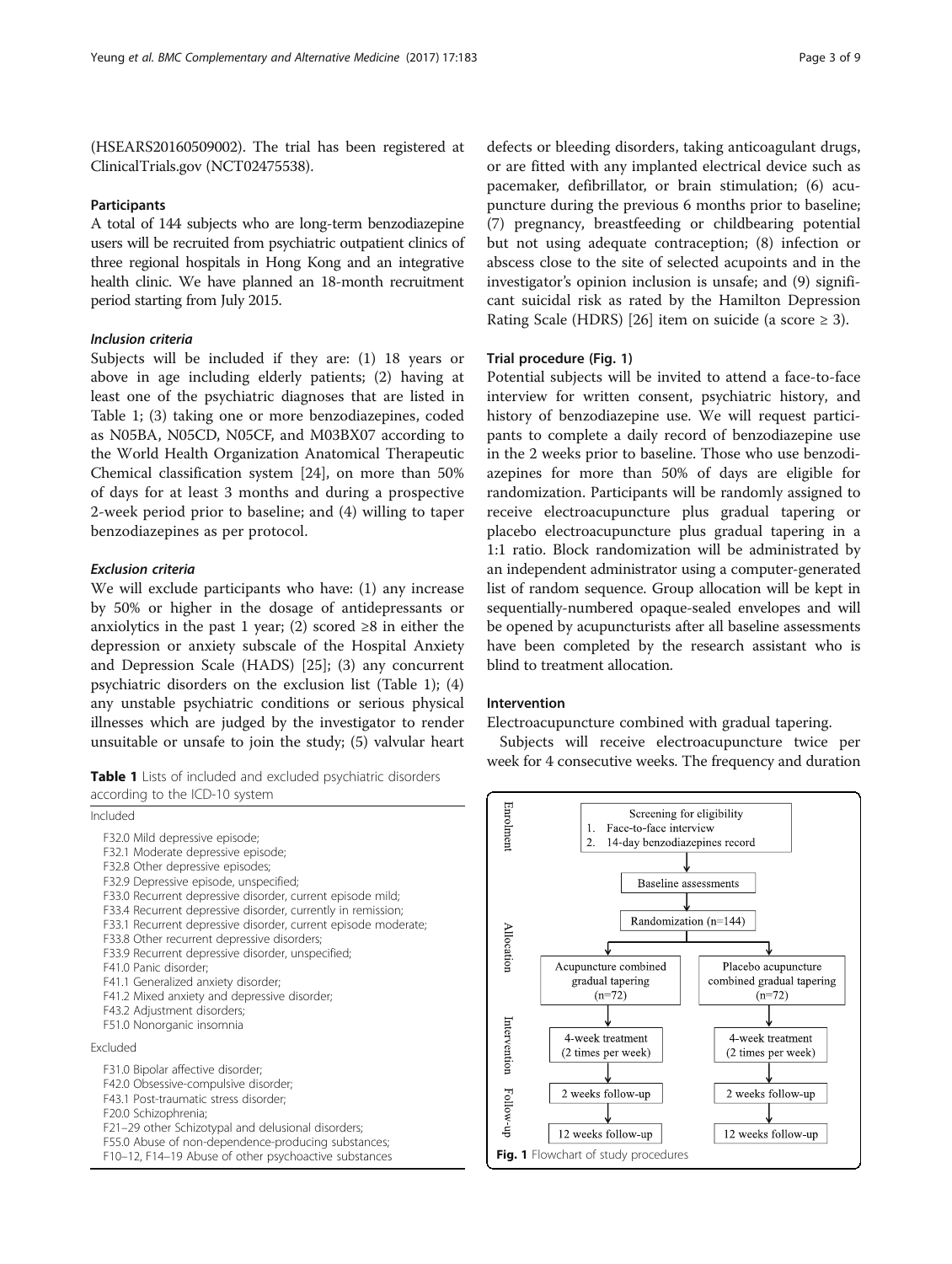are based on previous systematic reviews [\[16](#page-8-0)–[18](#page-8-0)] and experts' opinions. Subjects will be needled at bilateral EX-HN1 (Sishencong), EX-HN22 (Anmian), GB8 (Shuaigu), ST8 (Touwei), EX-HN5 (Taiyang), GB15 (Toulinqi), PC6 (Neiguan), HT7 (Shenmen), SP6 (Sanyinjiao), LV3 (Taichong), unilateral EX-HN3 (Yintang), GV24 (Shenting), and GV20 (Baihui). The location and indication are summarized in Table [2.](#page-4-0) The total number of needles used in each session will be fixed to 23. The acupoints have been used for treating insomnia and mood disorders [\[16, 27](#page-8-0)–[29](#page-8-0)] and modified for the purpose of benzodiazepine tapering according to our expert team.

After sterilizing the skin around the acupoints with 75% alcohol, sterilized disposable needles (Blister Needle, Dong Bang, Korean, 0.25x30mm) will be inserted. "De qi" (a radiating feeling of numbness or distension considered to be indicative of effective needling as reported by the participant) will be achieved if possible. It is an indication of "effective needling" in terms of TCM theory. Four pairs of needles (left and right EX-HN1; GV20-EX-HN3; left GB8- ST8; and right GB8- ST8) will be connected to an electric-stimulator (AWQ 104 L, Hong Kong) for continuous stimulation at constant current and a frequency of 4 Hz. In clinical practice, acupuncturists usually select 1– 4 pairs of acupoints to deliver electric stimulation. These four pairs of acupoints were chosen to deliver electricstimulation because they are the main acupoints that are supposed to have anxiolytic and sedative effects according to the TCM theory. The amplitude of electrical stimulation will be adjusted to a comfortable level. The needles will be left for 30 min and then removed which resembles the duration used in clinical practice.

All the included subjects will be advised to taper their benzodiazepines over 4 weeks according to a protocol as suggested by Rickels et al. [\[30\]](#page-8-0). The baseline benzodiazepine dosage in diazepam equivalent will be calculated based on the average daily consumption in the 2 weeks prior to baseline [[31\]](#page-8-0). Subjects will be asked to reduce their daily dose by 25% in the first and second week. For the remaining 50%, we will advise reduction by 12.5% for 3–4 days each time (Fig. [2\)](#page-5-0). Where tablets do not allow precise dose reduction, tablets will be either cut in half or spaced over alternative days as required. After the second, fourth, sixth, and eighth electroacupuncture sessions, the subjects will be asked to complete a Benzodiazepine Withdrawal Symptom Questionnaire [\[32\]](#page-8-0) to assess their withdrawal symptoms, then a trained research assistant who is blinded to the treatment allocation will use about 10–15 min to evaluate subjects' benzodiazepine withdrawal symptoms and other adverse events, discuss the problems encountered due to benzodiazepine tapering, count the surplus of benzodiazepines due to dose reduction, set the withdrawal schedule for the following weeks, and provide support and encouragement to follow the withdrawal schedule. If subjects find it too difficult to cope, feel unable to meet the reduction goal, or have at least one item in the Benzodiazepine Withdrawal Symptom Questionnaire [\[32\]](#page-8-0) rated as severe, we will suggest keeping the dosage unchanged or slowing down the tapering, e.g., the 25% per week tapering in the first 2 weeks can be reduced to 12.5% per week.

#### Placebo electroacupuncture combined with gradual tapering

The sterilization procedure will be the same as in electroacupuncture group. Placebo needles, designed by Streitberger [\[33](#page-8-0)], have a blunt tip that cannot penetrate the skin. The handles of placebo needles will slide over the needle when they are pressed, giving an appearance of penetrating the skin. The placebo needles will be placed 1 in. beside the acupoints in order to avoid acupressure effect. The needles are held by surgical tape or hair pin to imitate the procedure of electroacupuncture. The needles are connected to an electric-stimulator with zero frequency and amplitude. The number, duration and frequency of treatment session will be the same as in the electroacupuncture group.

Electroacupuncture will be performed according to a standard operating procedure (SOP) manual which is developed to standardize the treatment procedure and dialogue between acupuncturists and subjects (Additional file [1](#page-7-0)).

#### Fidelity of the intervention

The acupuncturists are registered Chinese medicine practitioners in Hong Kong with a Bachelor degree in Chinese Medicine and at least 5 years' experience in providing needle acupuncture. Their first 10 electroacupuncture treatments will be assessed and guided by the PI (WY) using a standardized checklist to ensure fidelity of the intervention. The PI will also randomly visit to check the acupuncturists' adherence to the research protocol.

#### Outcome measures (Table [3\)](#page-5-0)

#### Primary outcome

Primary outcome is the proportion of participants who successfully discontinue benzodiazepines at 2-week posttreatment (week 6) and 12-week posttreatment (week 16). Previous randomized controlled trials of benzodiazepine tapering [[10\]](#page-8-0) have used cessation rate as the main outcome measure. The primary end-point is 12 week posttreatment (Fig. 2).

#### Secondary outcomes

Secondary measures include percentage benzodiazepine dose reduction, Benzodiazepine Withdrawal Symptom Questionnaire (BWSD), Insomnia Severity Index (ISI),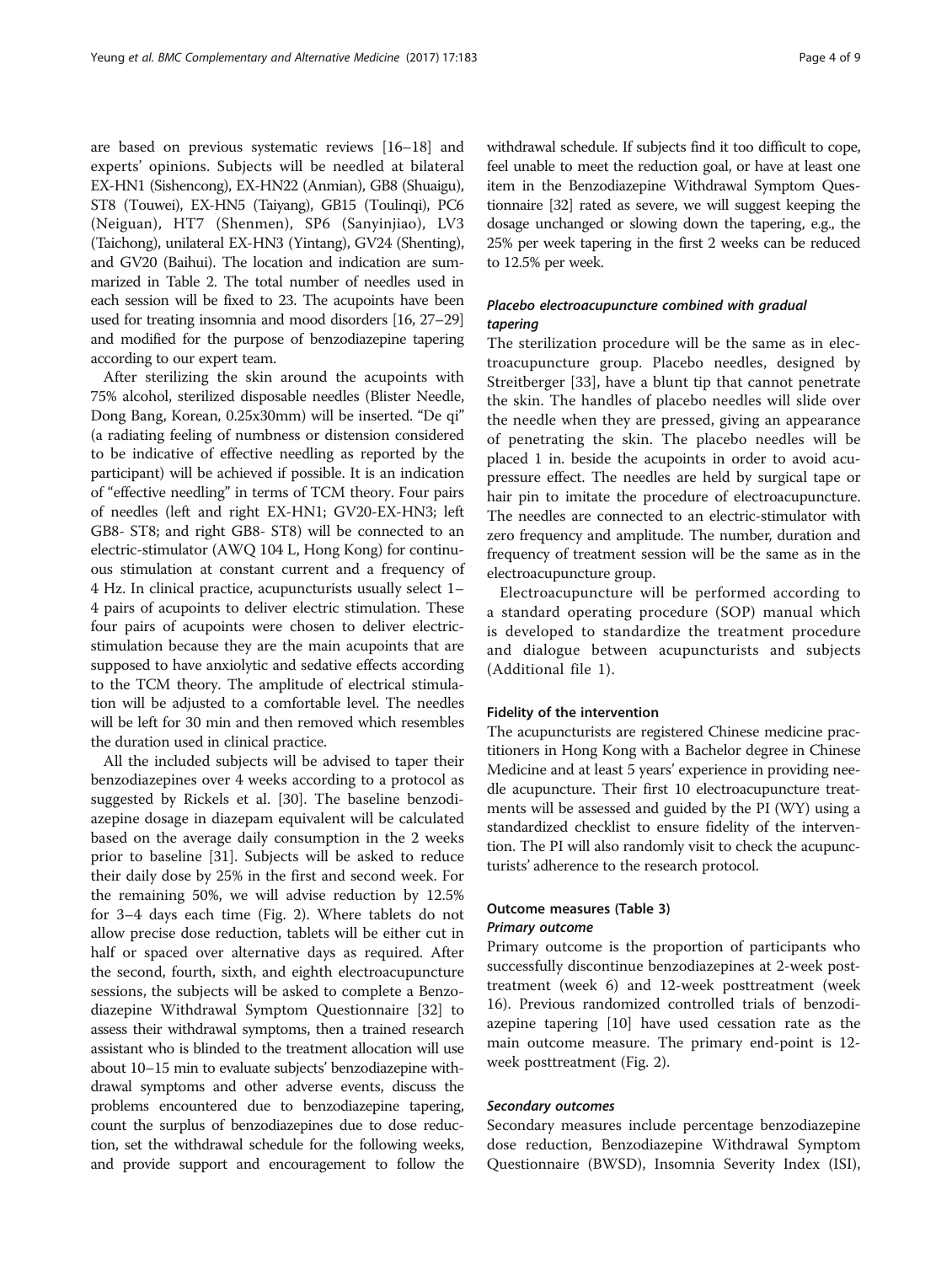<span id="page-4-0"></span>

|                     | the treatment protocol<br>Table 2 Location and indication of acupoints used in                                                                 |                                                                                                                             |
|---------------------|------------------------------------------------------------------------------------------------------------------------------------------------|-----------------------------------------------------------------------------------------------------------------------------|
| Acupoints           | Location                                                                                                                                       | Indication in Traditional Chinese Medicine                                                                                  |
| EX-HN1 (Sishencong) | At the vertex of the scalp, four points, 1 cun respectively anterior, posterior<br>and lateral to GV 20 (baihui)                               | Tranquilize and calm the mind, helps in headache, insomnia and forgetfulness                                                |
| EX-HN22 (Anmian)    | Midpoint between SJ 17 and GB 20                                                                                                               | Helps in insomnia, palpitations and restlessness                                                                            |
| GB8 (Shuaigu)       | apex, 1.5 cun superior to the hairline<br>Head, directly above auricular                                                                       | Clear haet and extinguish wind, helps in headache and dizziness                                                             |
| ST8 (Touwei)        | On the head 0.5 cun directly superior to anterior hairline, at the corner of<br>forehead, 4.5 cun lateral to the anterior median line          | Clear the head, helps in headache, dizziness and eye pain                                                                   |
| EX-HN5 (Taiyang)    | At the temple in the depression about one finger-breadth posterior to the<br>midpoint of the lateral end of the eyebrow and the outer canthus  | Helps in mental disorders such as headache, insomnia, forgetfulness, epilepsy<br>and eye disorders                          |
| GB15 (Toulinqi)     | On the head 0.5 cun within the anterior hairline, directly superior to the<br>center of the pupil                                              | Calm the mind, helps in headache, dizziness, double vision and tinnitus                                                     |
| PC6 (Neiguan)       | On the medial aspect of the forearm between the palmers longus and<br>flexor carpi radials tendons, 2 cun proximal to the palmers wrist crease | Calm the heart and mind, helps in palpitations, vexation, insomnia, depression,<br>mania and other heart and mind disorders |
| HT7 (Shenmen)       | Posteromedial aspect of the wrist radial to the flexor carpi ulnaris tendon<br>at the palmer wrist crease                                      | Calm the heart and mind, helps in insomnia, depression, mania, forgetfulness,<br>headache and dizziness                     |
| SP6 (Sanyinjiao)    | On the tibial aspect of leg posterior to the medial border of the tibia, 3 cun<br>superior to the prominence of the medial mallcolus           | Helps in insomnia and mania                                                                                                 |
| LV3 (Taichong)      | Dorsum of foot, within the depression distal between first and second<br>metatarsal bones.                                                     | Calm the liver and extinguish win, helps in depressive psychosis, manic psychosis<br>and insomnia.                          |
| EX-HN3 (Yintang)    | At the midpoint between the medial ends of the eyebrows                                                                                        | Clear liver heat and improve vision                                                                                         |
| GV24 (Shenting)     | One the head at the anterior median line, 0.5 cun superior to the anterior<br>hairline                                                         | Subdue yang and calm the mine, helps in depression, mania, insomnia, other<br>mental disorders, headache and dizziness      |
| GV20 (Baihui)       | On the head at the anterior median line, 5 cun superior to the anterior<br>hairline                                                            | Helps in palpitations due to fright, insomnia, forgetfulness and other mental<br>disorders                                  |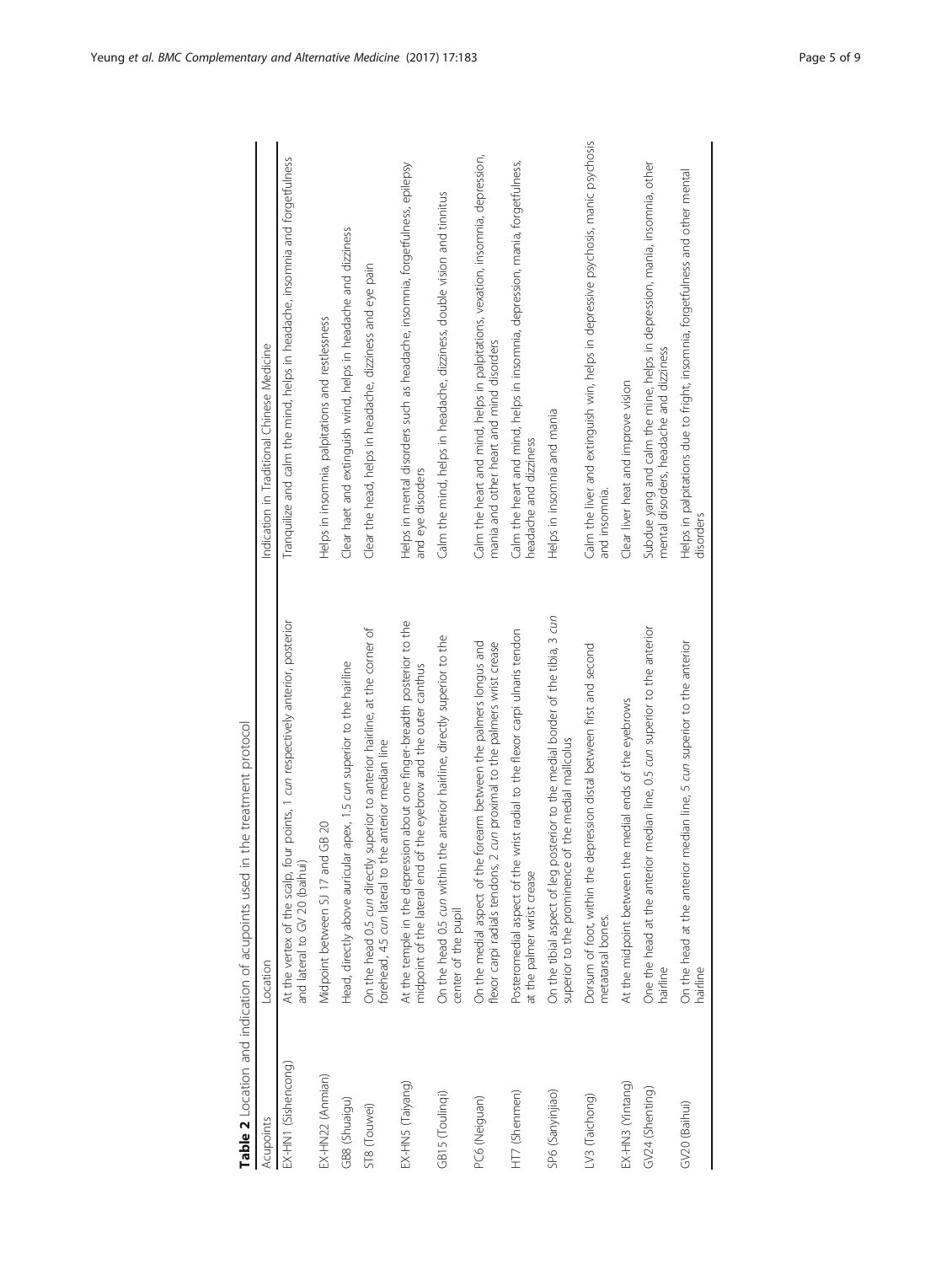<span id="page-5-0"></span>

and HADS. A daily dose of benzodiazepine in diazepam equivalent and percentage reduction as compared to baseline will be derived from a 14-day record form. Previous studies have suggested that prospective usage diary is more accurate than retrospective recall of consumption [[34, 35](#page-8-0)]. The subject will be asked to bring back their un-used medications at each visit for crosschecking with the usage record.

Benzodiazepine withdrawal symptoms will be assessed by the 20-item self-administrated BWSQ [\[32\]](#page-8-0). The items include main symptoms experienced during withdrawal from benzodiazepine dependent patients including dizziness, pains in muscle, muscle twitching, and so on [\[32](#page-8-0)]. Withdrawal symptoms are rated as "absent", "moderate" or "severe" (0, 1, or 2), yielding a total score ranging between 0 and 40. The original English version has been translated into Chinese for use in this study. The backtranslated version has been compared with the original version to ensure it appropriately reflects the original version. Insomnia, one of the most common benzodiazepine withdrawal symptoms, will be further evaluated by the ISI [[36](#page-8-0)]. The ISI is a 7-item 5-point self-rating Likert scale to indicate subjects' perceived severity of insomnia symptoms. The total score ranges from 0 to 28. The Chinese version of ISI has been demonstrated to have adequate validity and reliability [[37](#page-8-0)]. The HADS [\[25\]](#page-8-0), a validated and widely-used self-reported questionnaire, will be adopted to measure the severity of depressive and anxiety symptoms. It consists of 14 items; seven of them are on depression and seven on anxiety, which generates the anxiety and depression subscales. Somatic symptoms are not included in the HADS. The validated Chinese version of HADS will be used in the present study [\[38\]](#page-8-0).

#### Treatment expectancy

The Credibility of Treatment Rating Scale (CTRS), a 4-item scale, will be used for assessing subjects' confidence and expectation towards treatment [\[39\]](#page-8-0). The Chinese version CTRS has been adopted in previous studies [[27, 29\]](#page-8-0). Higher scores indicate greater confidence and expectation towards treatment.

|  |  |  | <b>Table 3</b> Summary of outcome measures and assessment schedule |  |  |
|--|--|--|--------------------------------------------------------------------|--|--|
|--|--|--|--------------------------------------------------------------------|--|--|

| Measure                        | Baseline | Intervention |     |     |     | 2-week        | 12-week       |
|--------------------------------|----------|--------------|-----|-----|-----|---------------|---------------|
|                                |          | 2nd          | 4th | 6th | 8th | posttreatment | posttreatment |
| BZ cessation rate <sup>a</sup> |          |              |     |     |     |               |               |
| BZ dose reduction, %           |          |              |     |     |     |               |               |
| <b>BWSQ</b>                    |          |              |     |     |     |               |               |
| S                              |          |              |     |     |     |               |               |
| <b>HADS</b>                    |          |              |     |     |     |               |               |
| SDS                            |          |              |     |     |     |               |               |
| <b>CTRS</b>                    |          |              |     |     |     |               |               |
| AE monitoring                  |          |              |     |     |     |               |               |

BZ Benzodiazepine, BWSQ Benzodiazepine Withdrawal Symptom Questionnaire, ISI Insomnia Severity Index, HADS Hospital Anxiety and Depression Scale, SDS Substance Dependence Scale, CTRS Credibility of Treatment Rating Scale, AE adverse events <sup>a</sup>Primary outcome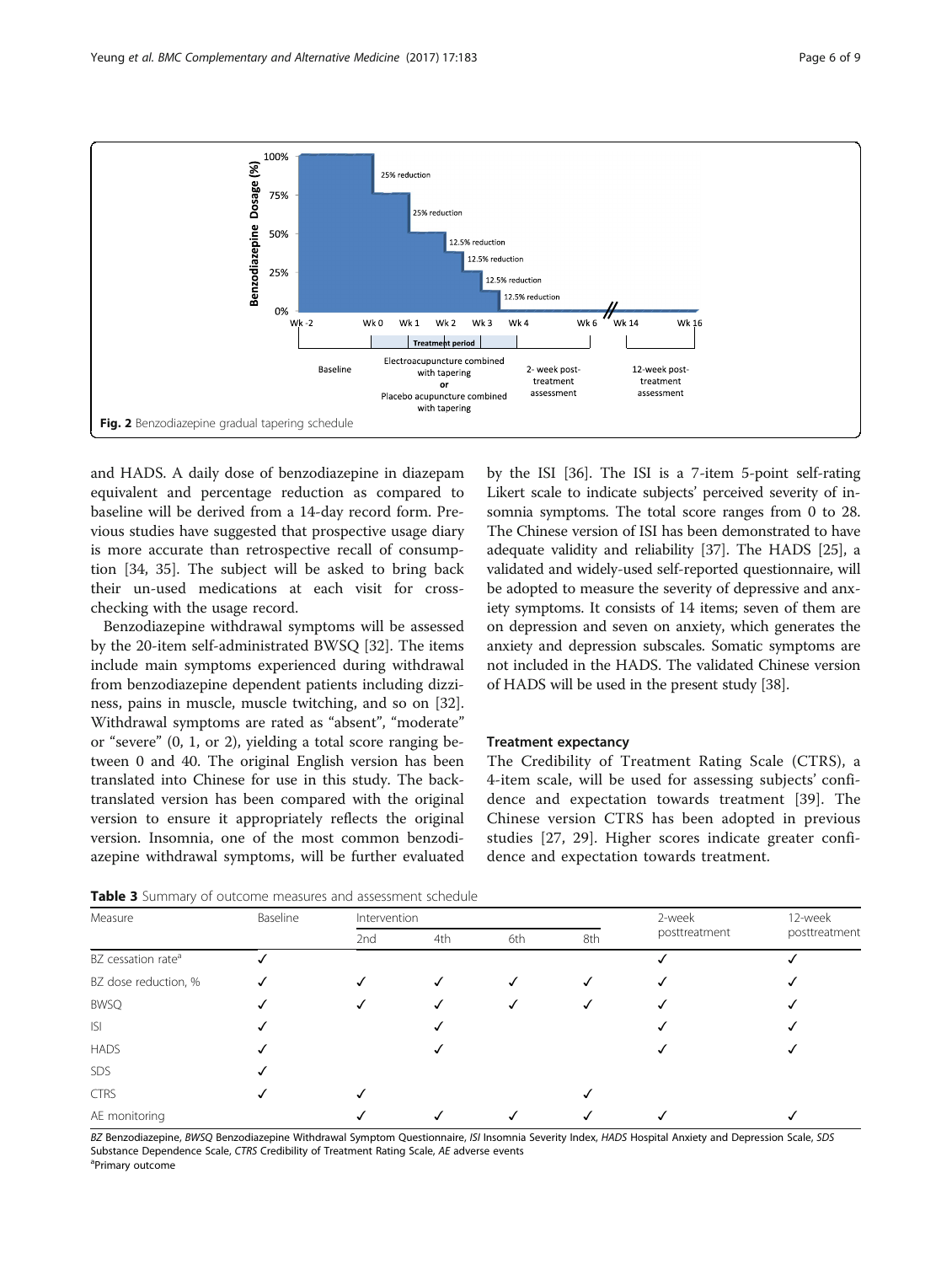#### Assessment for substance dependence

The Substance Dependence Scale (SDS) measures the severity of dependency towards a particular substance in the last 12 months [[40\]](#page-8-0). The SDS contains five items and the Chinese version has been shown to be reliable and valid [[41\]](#page-8-0). The term "particular substance" in the SDS will be revised to "benzodiazepine" in this study.

#### Safety concern

Subjects will be provided with sufficient information regarding the potential adverse events of benzodiazepine withdrawal. Benzodiazepine withdrawal symptoms, and electroacupuncture-related adverse events will be assessed at each study visit. Benzodiazepine withdrawal symptoms will be assessed by the BWSQ. A standardized electroacupuncture-related adverse event form [[42](#page-8-0), [43](#page-8-0)], consisting of eight items on adverse events around the needle sites, 13 items on systemic adverse events, and three items on serious adverse events, will be used. Severity of each adverse event will be rated as "absent", "mild", "moderate" or "severe" and the causality of adverse event will be reported using a 5-point Likert scale, ranging from "unrelated" to "certain". In addition, worsening of preexisting medical and psychiatric conditions is counted as adverse events. Subjects with heart rate over 100 beats per minute, systolic blood pressure higher than 140 mmHg, diastolic blood pressure higher than 90 mmHg, and any suicidal risk based on the HDRS suicidality item will be evaluated by the Principal Investigator before continuing in the study. Those with moderate suicidal risk will be excluded from the study and referred to their case doctors as early as possible.

#### Blinding assessment

As all outcome measures are self-reported, assessments are deemed to be blinded. Success of participant blinding will be measured at the last electroacupuncture session. Subjects will be asked a standard question: "When you volunteered for the trial, you were informed that you would receive traditional acupuncture, or acupuncturelike placebo treatment. Which acupuncture do you think you received?" The standard question is adapted from the paper by Park et al. [\[44\]](#page-8-0).

#### Sample size calculation

Sample size calculation is based on benzodiazepine cessation rate, the primary outcome. No previous studies have been conducted on the efficacy of electroacupuncture and placebo electroacupuncture for tapering benzodiazepines; hence the effect size for sample size calculation is estimated according to previous randomized controlled trials using psychological intervention. A median cessation rate of 74% (range = 13–85%) was reported in a previous systematic review on benzodiazepine tapering

using psychological intervention [\[11](#page-8-0)]. We estimate that electroacupuncture will produce a cessation rate similar to that of psychological intervention (75%) and the cessation rate in placebo control group is about 50%; hence. a 25% difference in cessation rate between groups is assumed [[27](#page-8-0)]. A power of 80% has been regarded as a reasonable protection against Type II error [\[45\]](#page-8-0). Based on a 25% between-group difference and a power of 80%, the minimal number of subjects that are required to avoid a Type I error of 0.05 is 108 (54 per group). The final sample size is 144 (72 per group) after allowing a 25% attrition rate at 12 week posttreatment.

#### Statistical analysis

Data will be double-entered and checked for consistency. Data analysis will be performed with an identification code of group A and group B according to a pre-specified statistical analysis plan. The coding of group allocation will be revealed after the completion of data analysis or in case of reports of serious adverse events associated with electroacupuncture or benzodiazepine withdrawal. Between-group difference will be assessed by two-sample t-test or chisquare test at baseline, week 4 (end of treatment), week 6 (2-week posttreatment), and week 16 (12-week posttreatment). The absolute risk reduction and number of subjects that are needed to be treated to obtain one benzodiazepine withdrawal will be estimated at week 16. Attempts will be made for minimizing missing data among subjects who do not return for assessment or have withdrawn from study by mail and phone reminders. Both per protocol and intention-to-treat analyses will be performed. Multiple imputation technique will be used to handle missing values, assuming data are missing at random (MAR). Ten sets of imputed values will be generated to adjust for variability due to imputation, and so ten completed data sets will be created. These completed data sets will be analyzed separately with standard statistical methods, and the results are combined into a single multiple-imputation result [\[46\]](#page-8-0). Sensitivity analysis will be conducted to examine the effect of departures from the assumption of MAR on clinical outcomes. The missing data due to dropout cases may be associated with those who rebound in insomnia or anxiety levels, or those who fail to decrease consumption of benzodiazepine. Pattern mixture models with various possible values of the informative missing parameters will be employed to conduct the sensitivity analysis [[47](#page-8-0)]. For dichotomous outcomes, the informative missing parameter specifies the odds ratio between the outcome and missingness indicator. For continuous outcomes, it specifies the mean difference between the unobserved outcome and observed outcome. By varying the informative missing parameter, it is possible to examine the magnitude of departures from MAR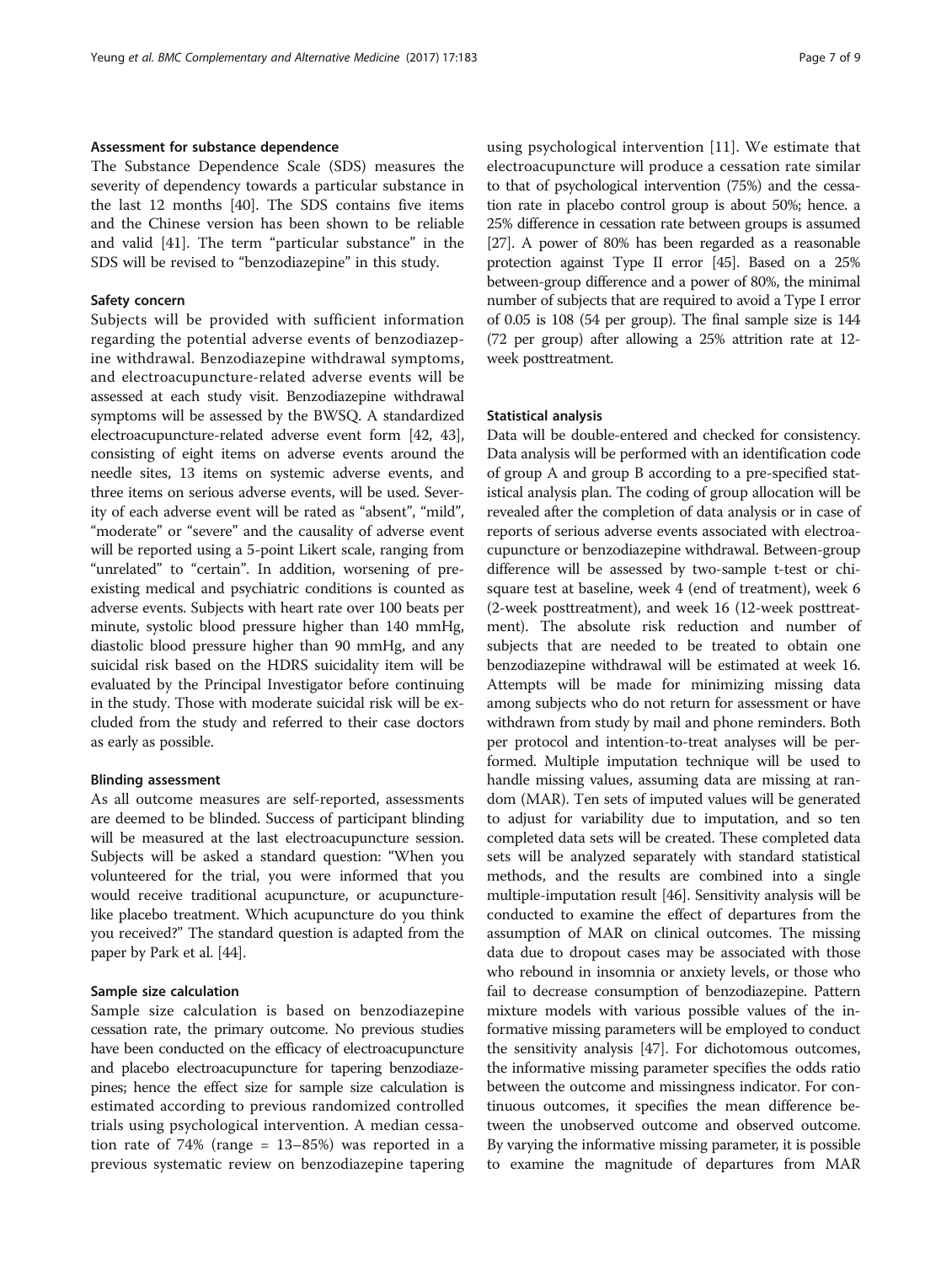<span id="page-7-0"></span>assumption on different outcomes. Stata rctmiss will be used to do the sensitivity analysis [[48](#page-8-0)].

#### Trial status

Subject recruitment has been started in late July 2015 and is expected to complete in March 2017. Results of the study will be available by the end of 2017. The current study does not include any interim analyses.

#### **Discussion**

Benzodiazepine is one of the most frequently prescribed drugs. Although benzodiazepines play an important role in the treatment of anxiety disorders, insomnia, and physical illnesses such as epilepsy, their use has been questioned due to public concerns about adverse effects and liability to lead to physical dependence and abuse. Despite legislative measures to control the prescription of benzodiazepines [\[49\]](#page-8-0), long-term benzodiazepine use remains common. Gradual reduction of benzodiazepines with or without substitutive pharmacotherapy or psychological intervention have their limitations, the present study will explore using electroacupuncture as an adjunct for benzodiazepine tapering. In this trial, we aimed to examine the specific effects of electroacupuncture such as needle insertion, deqi sensation, and electric-stimulation in tapering off benzodiazepine use. Therefore, we used a non-invasive sham as a control. Our next step is to perform a pragmatic trial on the effectiveness of electroacupuncture compared to other standard interventions (e.g. psychological or pharmacological intervention) for tapering benzodiazepines.

To the best our knowledge, we are the first group to perform a randomized placebo-controlled trial using a well-documented screening process and validated scales to examine the efficacy and safety of electroacupuncture for benzodiazepine tapering. Results of this study will enrich our understanding on the use of electroacupuncture for benzodiazepine cessation.

#### Additional file

[Additional file 1:](dx.doi.org/10.1186/s12906-017-1692-5) The Standardized Operating Procedure (SOP) of Electroacupuncture Treatment. (DOCX 18 kb)

#### Abbreviations

AE: Adverse events; BWSQ: Benzodiazepine Withdrawal Symptom Questionnaire; CONSORT: Consolidated Standards of Reporting Trials; CTRS: Credibility of Treatment Rating Scale; DSM-IV (SCID): Diagnostic And Statistical Manual Of Mental Disorders, Fourth Edition (Structured Clinical Interview for DSM Disorders); HADS: Hospital Anxiety and Depression Scale; ICD: International Classification of Diseases; ICH-GCP: Good Clinical Practice from International Conference on Harmonisation of Technical Requirements for Registration of Pharmaceuticals for Human Use; ISI: Insomnia Severity Index; SDS: Substance Dependence Scale; SOP: Standard operating procedure; STRICTA: Standards for Reporting Interventions in Clinical Trials of Acupuncture

#### Acknowledgements

The authors would like to thank all the subjects participating at the current study.

#### Funding

The study is supported by the Health and Medical Research Fund (HMRF), Food and Health Bureau, Hong Kong SAR (Project no. 12133661).

#### Availability of data and materials

Raw data listings will not be shared, due to confidentiality reasons.

#### Authors' contributions

WFY and KFC are responsible for the study design. ZJZ, WCC and XLL provide clinical advice for the treatment design. LMH provides statistical advice. KFC, RMKN and CLWC are the site coordinators and help in monitoring recruitment progress. YMY is responsible for data collection. ZJZ, SPZ, and LL are responsible for monitoring the operation of acupuncture. WFY, KFC and YMY draft the manuscript. WFY, KFC, ZJZ, SPZ, WCC, RMKN, CLWC, LMH, YMY and XLL are responsible for revising the manuscript. All authors have read and approved the manuscript.

#### Competing interests

The authors declare that they have no competing interests.

Consent for publication

Not applicable.

#### Ethics approval and consent to participate

This study has obtained ethics approval from the Institutional Review Board of the University of Hong Kong/Hospital Authority Hong Kong West Cluster (UW 14–554), Research Ethics Committee of Hospital Authority Kowloon Central/Kowloon East Cluster (KC/KE-15-0178/FR-3) and Human Subjects Ethics Sub-committee of the Hong Kong Polytechnic University (HSEARS20160509002). All participants, included in the current study, gave their informed consent prior to their inclusion in the study.

#### Publisher's Note

Springer Nature remains neutral with regard to jurisdictional claims in published maps and institutional affiliations.

#### Author details

<sup>1</sup>The Hong Kong Polytechnic University, Hunghom, Kowloon, Hong Kong SAR, China. <sup>2</sup>Department of Psychiatry, University of Hong Kong, Pokfulam, Hong Kong SAR, China. <sup>3</sup>School of Chinese Medicine, University of Hong Kong, Pokfulam, Hong Kong SAR, China. <sup>4</sup>School of Chinese Medicine, Hong Kong Baptist University, Kowloon Tong, Kowloon, Hong Kong SAR, China. 5 Department of Psychiatry, Kowloon Hospital, 147A Argyle Street, Kowloon, Hong Kong SAR, China. <sup>6</sup>Department of Psychiatry, United Christian Hospital, 130 Hip Wo Street, Kwun Tong, Kowloon, Hong Kong SAR, China. <sup>7</sup>School of Public Health, University of Hong Kong, Pokfulam, Hong Kong SAR, China.

#### Received: 15 December 2016 Accepted: 16 March 2017 Published online: 31 March 2017

#### References

- 1. Holden JD, Hughes IM, Tree A. Benzodiazepine prescribing and withdrawal for 3234 patients in 15 general practices. Fam Pract. 1994;11:358–62.
- 2. Australian Bureau of Statistics. National Health Survey, first results, Australia, 1995. Canberra: Australian Bureau of Statistics; 1996.
- 3. Petitjean S, Ladewig D, Meier CR, Amrein R, Wiesbeck GA. Benzodiazepine prescribing to the Swiss adult population: results from a national survey of community pharmacies. Int Clin Psychopharmacol. 2007;22:292–8.
- 4. Kan CC, Breteler MH, Zitman FG. High prevalence of benzodiazepine dependence in out-patient users, based on the DSM-III-R and ICD-10 criteria. Acta Psychiatr Scand. 1997;96:85–93.
- 5. Lader M, Tylee A, Donoghue J. Withdrawing benzodiazepines in primary care. CNS Drugs. 2009;23:19–34.
- Verwey B, Eling P, Wientjes H, Zitman FG. Memory impairment in those who attempted suicide by benzodiazepine overdose. J Clin Psychiatry. 2000;61: 456–9.